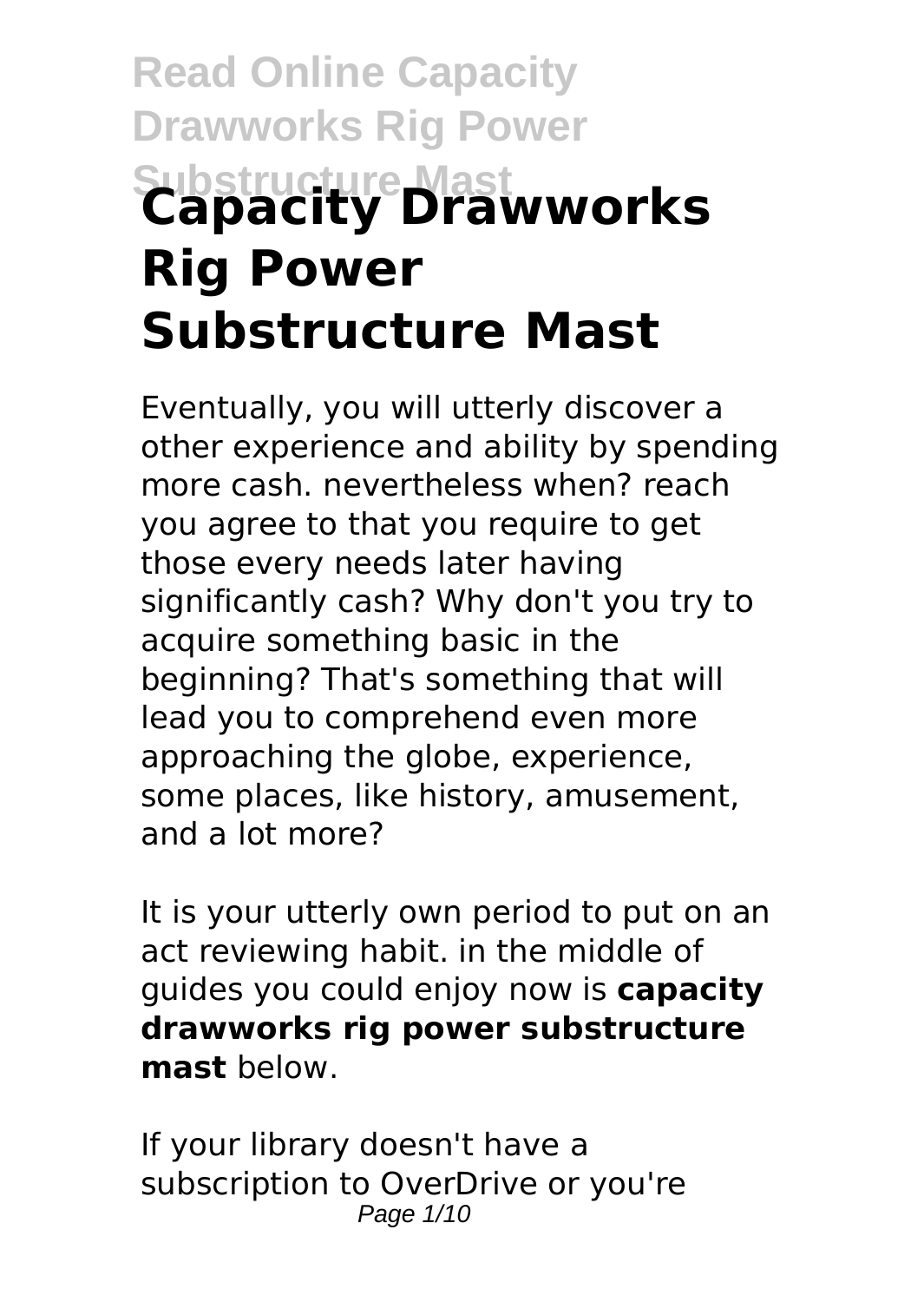**Sooking for some more free Kindle books,** then Book Lending is a similar service where you can borrow and lend books for your Kindle without going through a library.

#### **Capacity Drawworks Rig Power Substructure**

Our line of drawworks models range from 700 horsepower drawworks for mobile land rigs to 9000 horsepower active heave drawworks for floating rigs. By bringing the talents and resources of these legacy companies together, we are positioned to provide a wide variety of superior quality drawworks to meet any application.

#### **Drawworks Technology - National Oilwell Varco**

5500kW total available. GE (Converteam) generator controls and VFD's. Rig iscapable of running on highline power through operator supplied transformer. SUBSTRUCTURE - Lee C. MooreHMRII hydraulically raised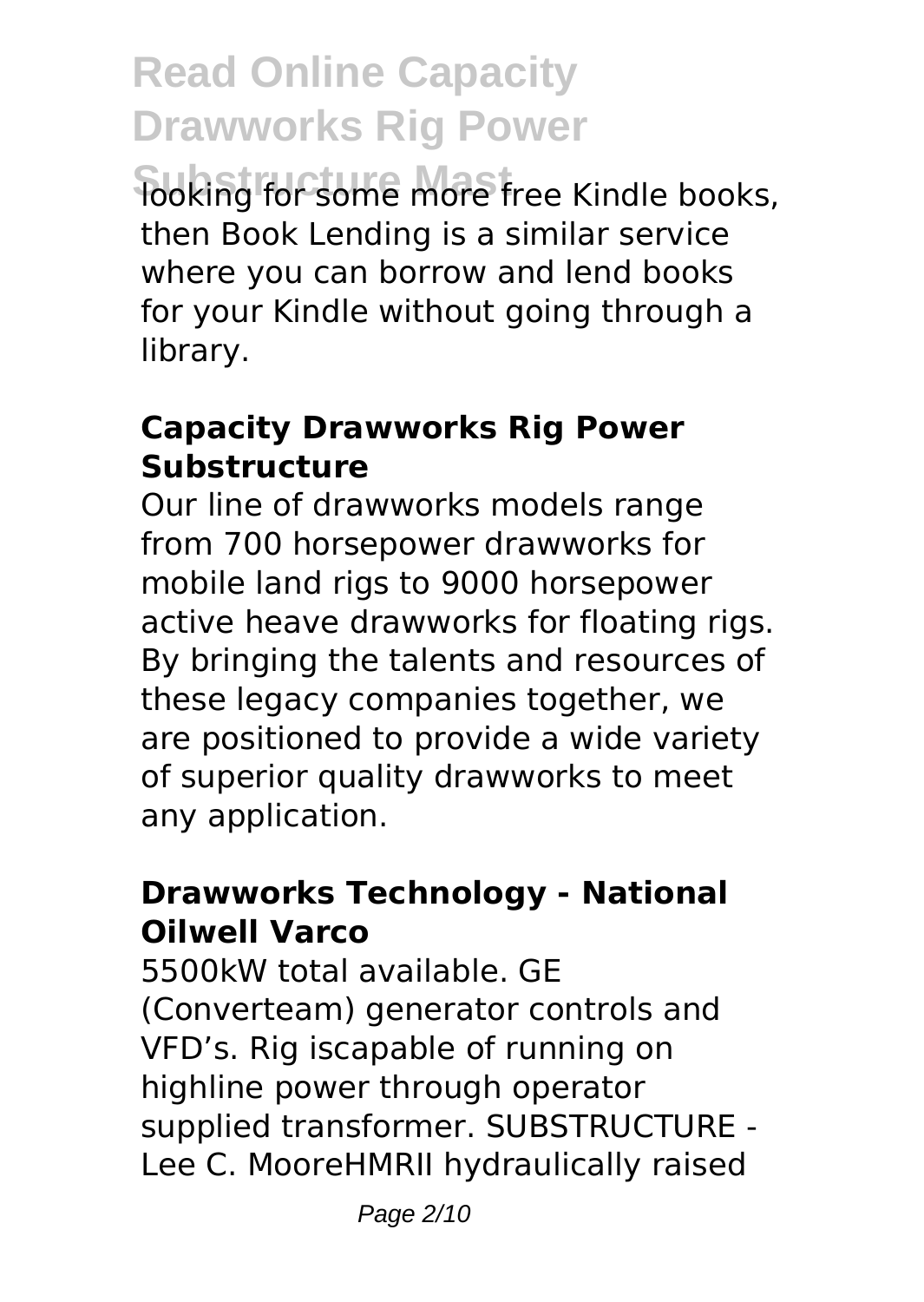**Read Online Capacity Drawworks Rig Power** Self elevating. Casing capacity irrespective of setback 556,000 daN. Setback capacity 444,800 daN. Clear height 7.35 m. MAST

### **CAPACITY DRAWWORKS RIG POWER SUBSTRUCTURE MAST**

Cluster drilling rigs. Drilling rigs for cluster drilling of 160 to 450 ton load capacity, of 2500 to 6500 meters rated drilling depth. Depending on Customer's requirements, cluster drilling rigs are equipped with an open-face mast or a tower derrick, easy-to-assemble, and also have different types of shelters – sandwich panels or soft shelters on metal frames.

### **CLUSTER DRILLING RIGS - Главная**

RIG POWER - Three Caterpillar 3512 B electronic control engines rated at 3302 kW (4428 Hp) total w/ (3) Caterpillar 1015 kW generators. 3045 kW total power.

### **CAPACITY DRAWWORKS RIG POWER**

Page 3/10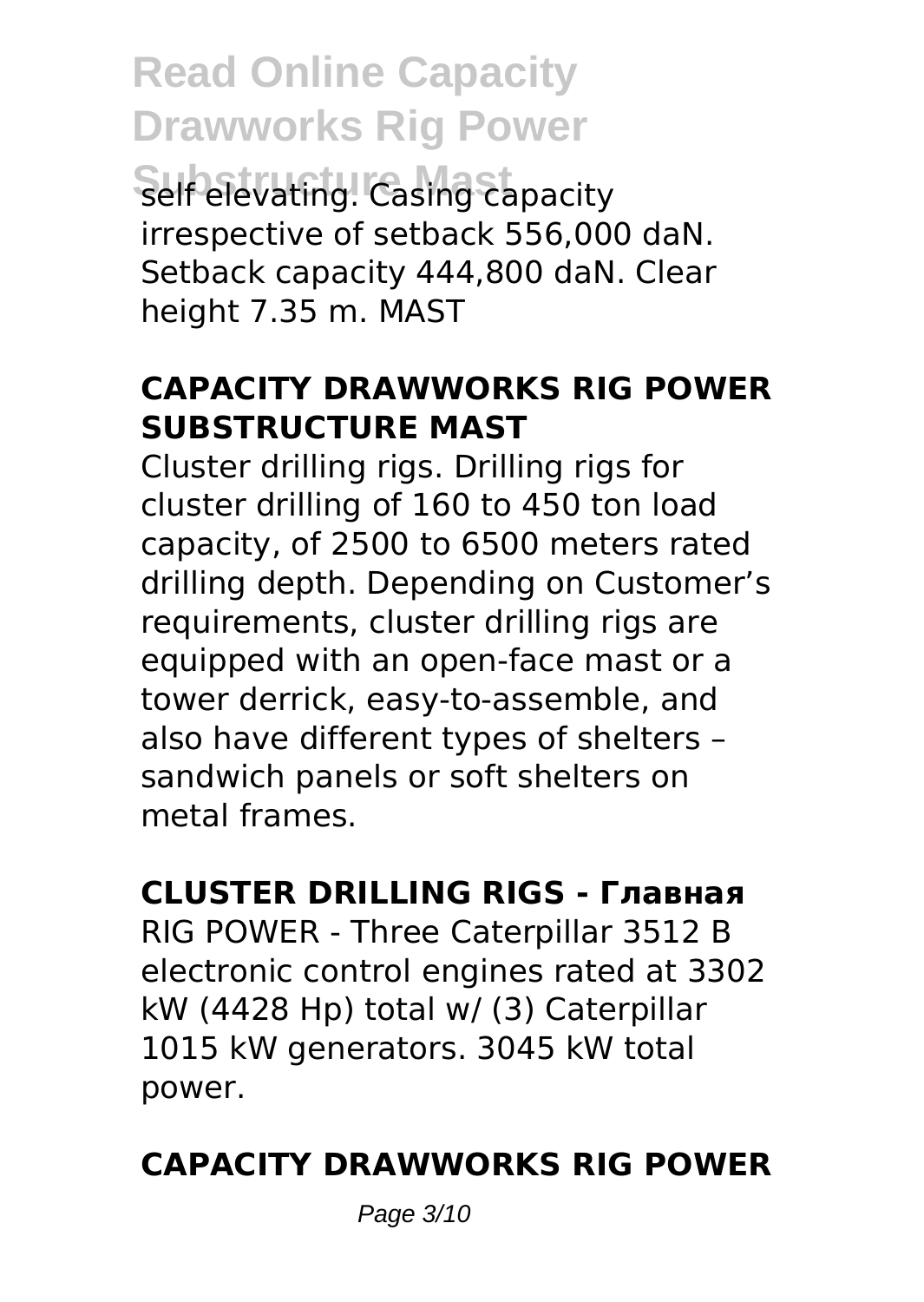## **Substructure Mast SUBSTRUCTURE MOVING SYSTEM MAST**

RIG POWER - Detroit 14L 60 Series rated at 448 kW, c/w Detroit 6061 transmission. SUBSTRUCTURE - RigMaster ST14-14.2-300C one piece step down, integrated National Cw/ -175 rotary table. Casing capacity 133,400 daN irrespective of setback. Setback capacity 00 daN. Clear height 111,2 4.84 m (w/ 1.37m pony sub). MAST

### **CAPACITY DRAWWORKS RIG POWER SUBSTRUCTURE MAST TOP DRIVE**

D R I L I L I N G L T D. RIG 20 PAD. CAPACITY - 4000 m, 5.10 m KB (6.16 m w/ pony sub). Floor height 4.88 m (5.94 m w/ pony sub). DRAWWORKS - RigMaster E-850, single drum, grooved for 28.6 mm drill line, w/ Eaton 236 WCB disc brake on drum shaft. RIG POWER - Three 3508B Caterpillar rated at 640 kW, c/w Kato 1050 kW 575 Volt AC Generators powering a

### **CAPACITY DRAWWORKS RIG POWER**

Page 4/10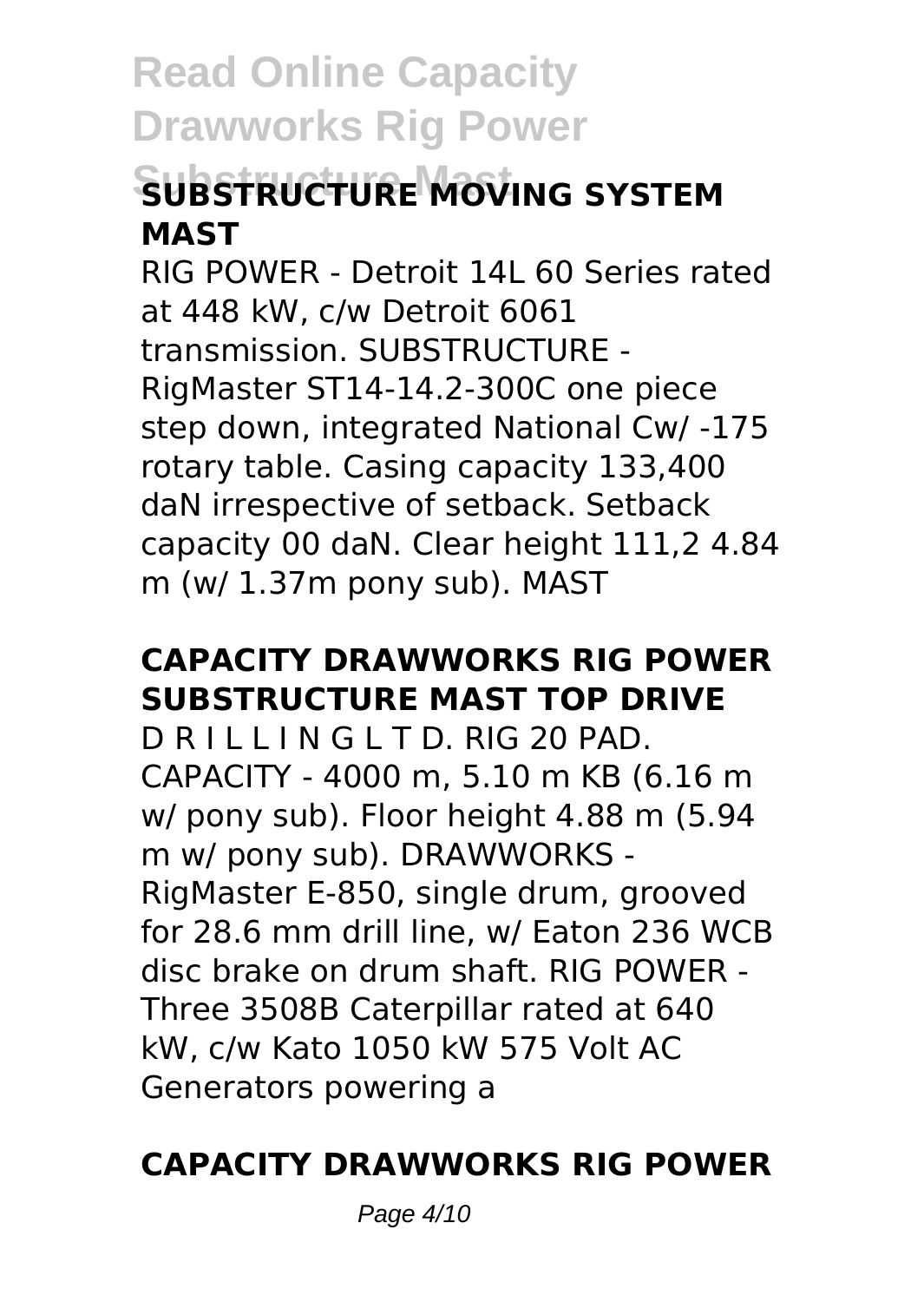## **Substructure Mast SUBSTRUCTURE MAST MOVING ...**

1 Parts of a rig; 2 Power system; 3 Rotating system; 4 Hoisting system; 5 Circulating system; 6 Control and measurement system; 7 See also; 8 References; 9 External links; Parts of a rig. The parts of the rig can be grouped into five systems : Power Rotating Hoisting ... 23 Substructure. 24 Mud return line. 25 Shale shaker. 26 Choke manifold ...

#### **Land rigs - AAPG Wiki**

RIG POWER - Three Caterpillar C-32 diesel generator sets rated at 910eKW. Power distribution via an M&I 3 x 4 SCR System. SUBSTRUCTURE - Rigmaster SSE21-26.5-500 self elevating substructure. Casing capacity irrespective of setback, 200,000 daN. Setback capacity 177,900 daN. Clear height 5.60 m. MAST

#### **CAPACITY DRAWWORKS SUBSTRUCTURE MAST BLOCK-HOOK FLOOR TOOLS-**

Page 5/10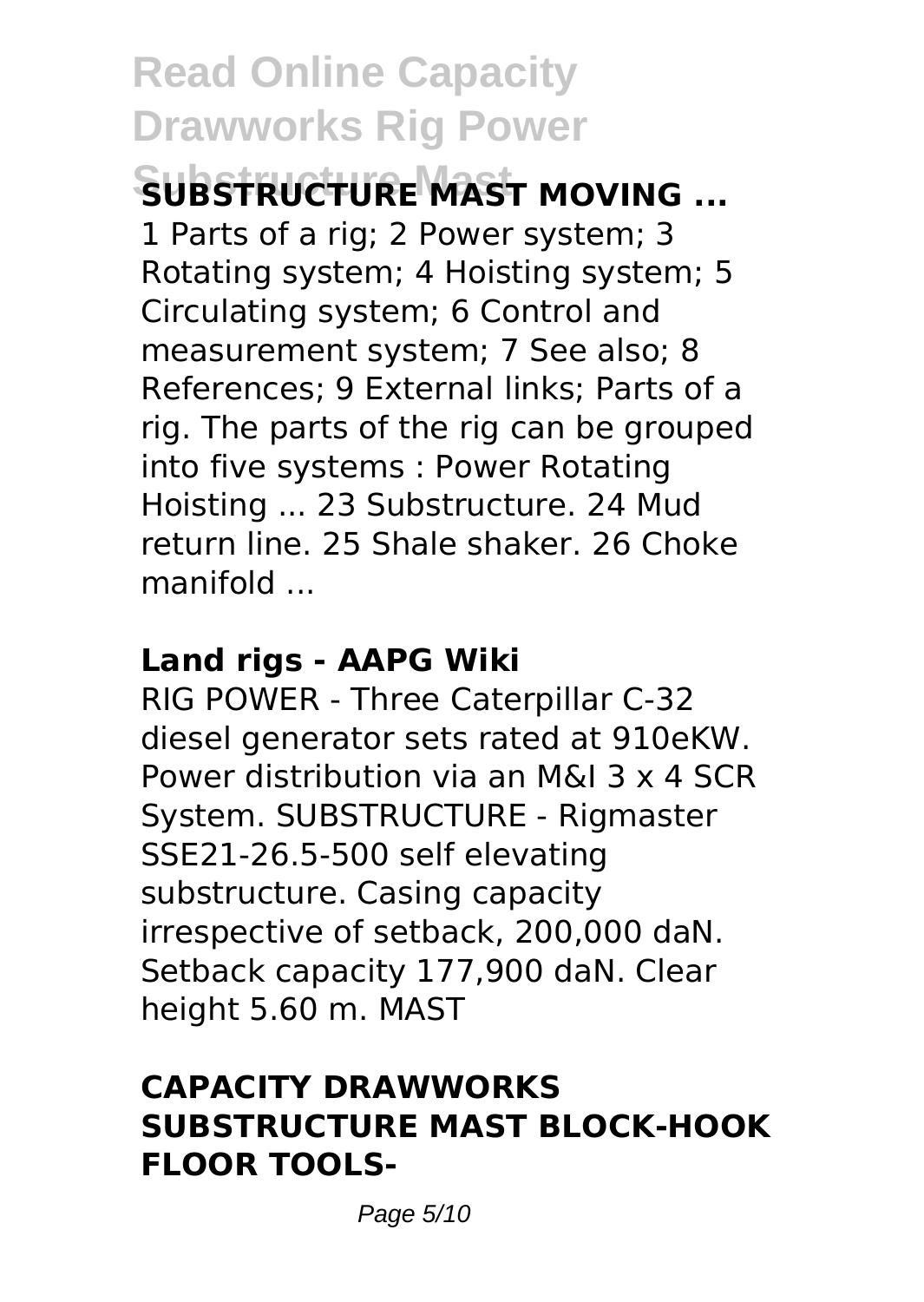**Substructure Mast** Substructure. Make. D.S.I. Model. 750K Self Elevating. Rating. 750,000lbs (333,000 daN) Casing/Rotary Capacity – Irrespective of Setback. 750,000lbs (333,000 daN)

### **DC Drilling » Rig 1E Drill Rig Package**

ETW Cloud help people find quality ZJ70 Skid-Mounted Drilling Rigs manufacturer and supplier form China. Chinese manufacturing company to provide ZJ70 Skid-Mounted Drilling Rigs to customers all around the world at etwinternational.com.

#### **ZJ70 Skid-Mounted Drilling Rigs Manufacturer | Cloud ...**

Rig Specifications. Substructure. Substructure Type:Box on Box. Manufacturer:Drillmaster. Floor Height:16 ft. K.B. to Ground:18' 3". Clear Working Height:13' 10". Rotary Capacity:700,000 lbs. Setback Capacity: 400,000 lbs.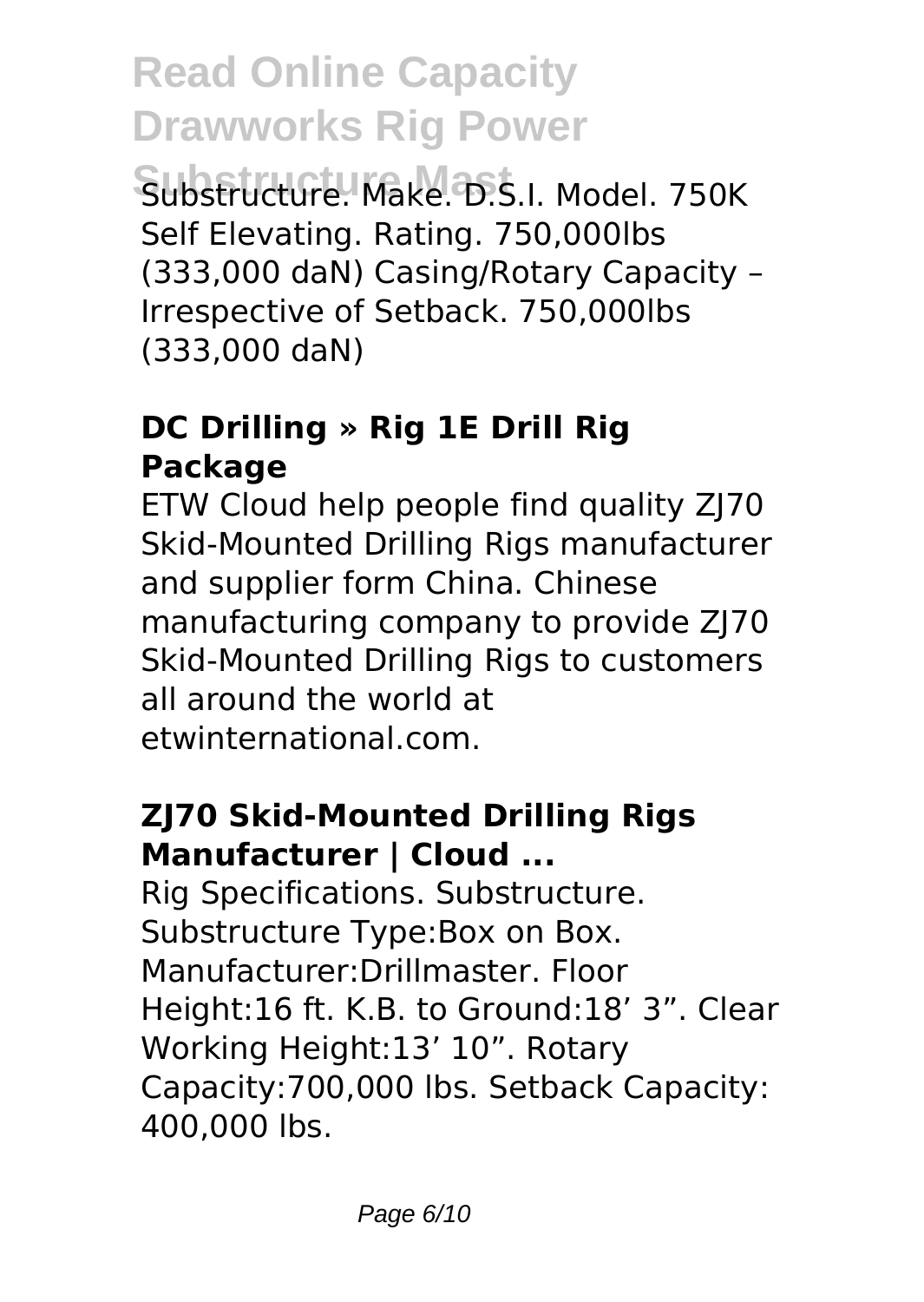## **Read Online Capacity Drawworks Rig Power Substructure Mast Rig 4 - Power Rig**

Foremost CTR Single Coil Tubing Drilling Rigs for Sale 2005 Built Coil Tubing Drilling Rig for Sale . Drawworks Foremost hydraulic drawworks, 95,000 lb capacity, 400' drum capacity Drawworks Power Detroit series 60 floor engine Hydraulic Power Unit w/ (5) main hydraulic pumps, hydraulic reservoir, thermal exchanger, plumbing , filters. Mast

#### **Foremost CTR Single Coil Tubing Hybrid Drilling Rigs for ...**

CAPACITY DRAWWORKS - RIG POWER - SUBSTRUCTURE • MAST TOP DRIVE - BLOCK- FLOOR TOOLS SWIVEL- ROTARY PUMPS - SCR - MUD TANKS - SHAKER DEGASSER- CATWALK BOILERS B.O.P. EQUIPMENT • Rig Manager's Quarters - PIPE TUBS - Drill string not included RIG 60 5500m, 9.70, Floor height 9.14m Rigmaster E-1500, grooved for 31.8 mm drilling line, c/w a 752 Hi-Torque DC traction motor and Eaton 336 WCB auxi iary dis brake.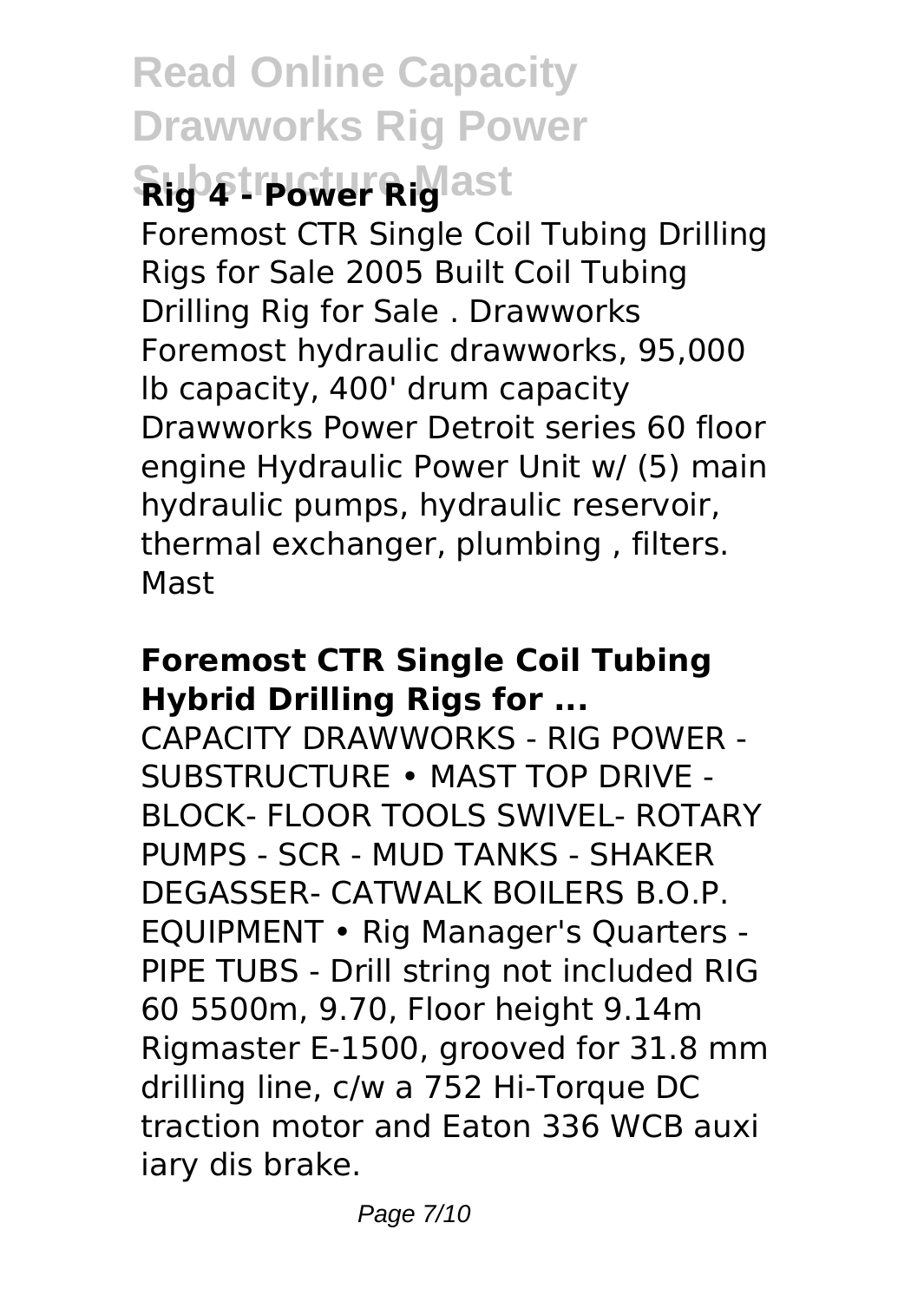## **Read Online Capacity Drawworks Rig Power Substructure Mast**

#### **Home Page | WorkOver Rigs**

5000' Depth Capacity - Download Rig #1 Inventory Rig #1 Photo Gallery DRAWWORKS MAC 400 S/D Drawworks, 400 HP, LEBUS Grooved f/1-1/8' Line, KELCO Catheads, Air Driller's Console, PARMAC 22' SR Hydromatic Brake, Single Engine Compound p/b CAT 3406 Diesel Engine w/ Electric Start, Radiator, Gauges, TWIN DISC F-11524-TC Torque Converter, QUINCY 325L Air Compressor, S/N-SK510671, Skidded MAST ...

### **Rig #1 Inventory :: Blue Lining - Eastern Shelf region and ...**

Rig Type Drawworks HP Power Mast Capacity/Substructure WALK or SKID Mud Pumps Make PSI HP Top Drive Make & Model Tons 3 National 80 B w/Parmac 481 1000Cat 3508 DSI 142' 760,000# w/21' Box Type 2-National 9-P-100 5000 Kelly Rig w/ National P-400 swivel 400

### **Type Drawworks HP Power Mast Capacity/Substructure WALK or ...**

Page 8/10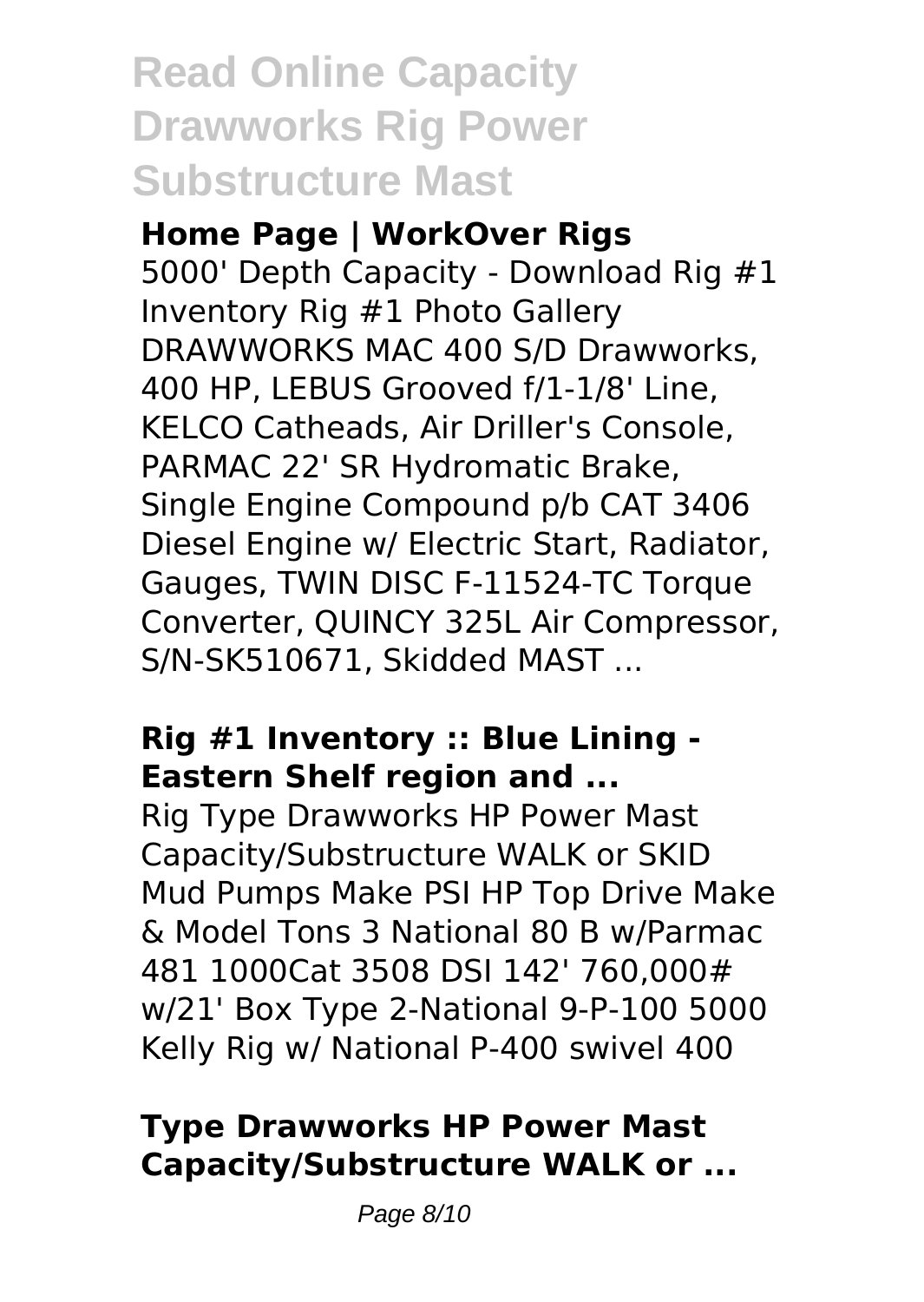**Substructure Mast** Mailing Address Power Rig, LLC PO Box 1570, Woodward, OK 73802. Physical Address 199584 E County Rd 39 Woodward, OK 73801. Phone: 580-254-3232 Fax: 580-254-3242

#### **Rig 2 - Power Rig**

The Littlefoot Rig Custom Walking System is a scalable-capacity drilling substructure and backyard moving system. The Littlefoot's innovative design incorporates the use of Hilman rollers coupled with lift cylinders to create a safe, low-pressure hydraulic lift system.

#### **Littlefoot Custom Rig Walking System | Drilling Rig ...**

Drawworks Hoisting Speed 0~1.5m/s Rotary Table Opening Size 27-1/2" Drilling Pump Rated Power and Qty 800HP/ 1 Sets Mast Type Telescoping, hydraulically raising and mechanically telescoping(two sections cylinder rising) Mast Height (to ground) 36m Rig engine will be above carrier deck and layout of